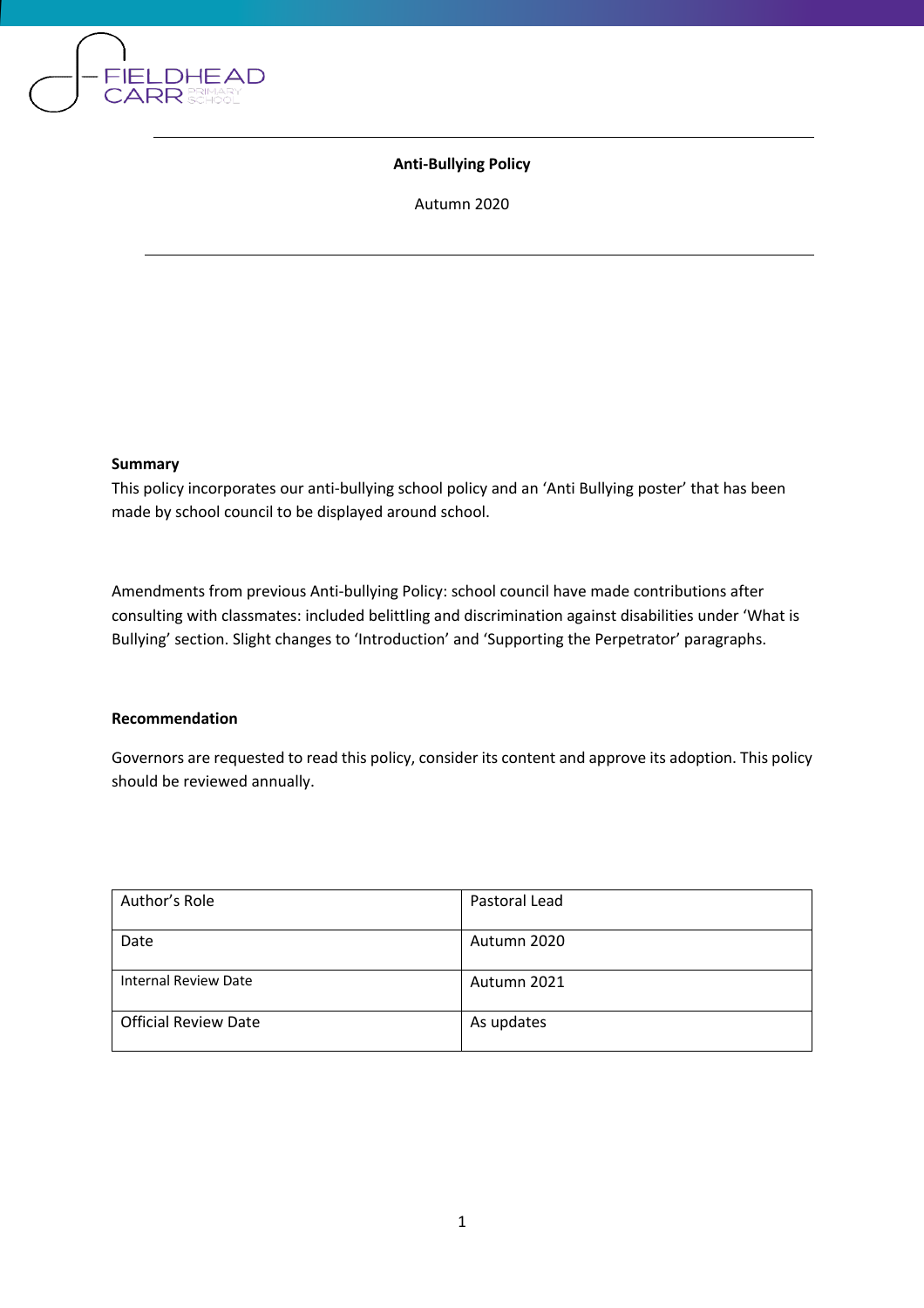

## **FIELDHEAD CARR PRIMARY SCHOOL ANTI BULLYING POLICY**

#### **Introduction**

As an inclusive community, we follow principles of respect and care for other members of our school. We believe that pupils need to feel safe and secure in order to achieve and be happy therefore as a school, we are committed to providing a caring, relaxed and secure atmosphere. Bullying of any kind is unacceptable at our school. Although primarily, anti-bullying responsibility sits within the school leadership team, we abhor bullying of any kind and work relentlessly with staff, pupils and parents to minimize it. If bullying does occur, all pupils should be able to tell and know that incidents will be dealt with promptly and effectively. This policy aims to clarify our procedures for dealing with instances of bullying.

#### **What is Bullying?**

Bullying is the use of aggression with the intention of hurting another person. Bullying results in pain or distress to the victim.

Bullying can be;

- Emotional being unfriendly, excluding, and tormenting (e.g. hiding books, threatening gestures, belittling someone else's opinion/views/thoughts).
- Physical pushing, kicking, hitting, punching or any use of violence.
- Racist racial taunts, graffiti, gestures.
- Unwanted physical contact.
- Verbal name calling, sarcasm, spreading rumours, teasing.
- Homophobic bullying, name calling, taunts, graffiti and gestures.
- Cyber bullying
- Discriminating because of disabilities

We want all children to be happy at school. If a child is unhappy at their treatment from another child, we will strongly encourage them to speak to any adult in the school. We would also encourage other children to report bullying that they have witnessed. This message will be reinforced in the classroom and in assemblies. If children would rather report the bullying through their parents, then we encourage the parents to contact the school straight away. At Fieldhead Carr children can report bullying to any member of staff, the Fab Friends or use the "Lets Talk" box.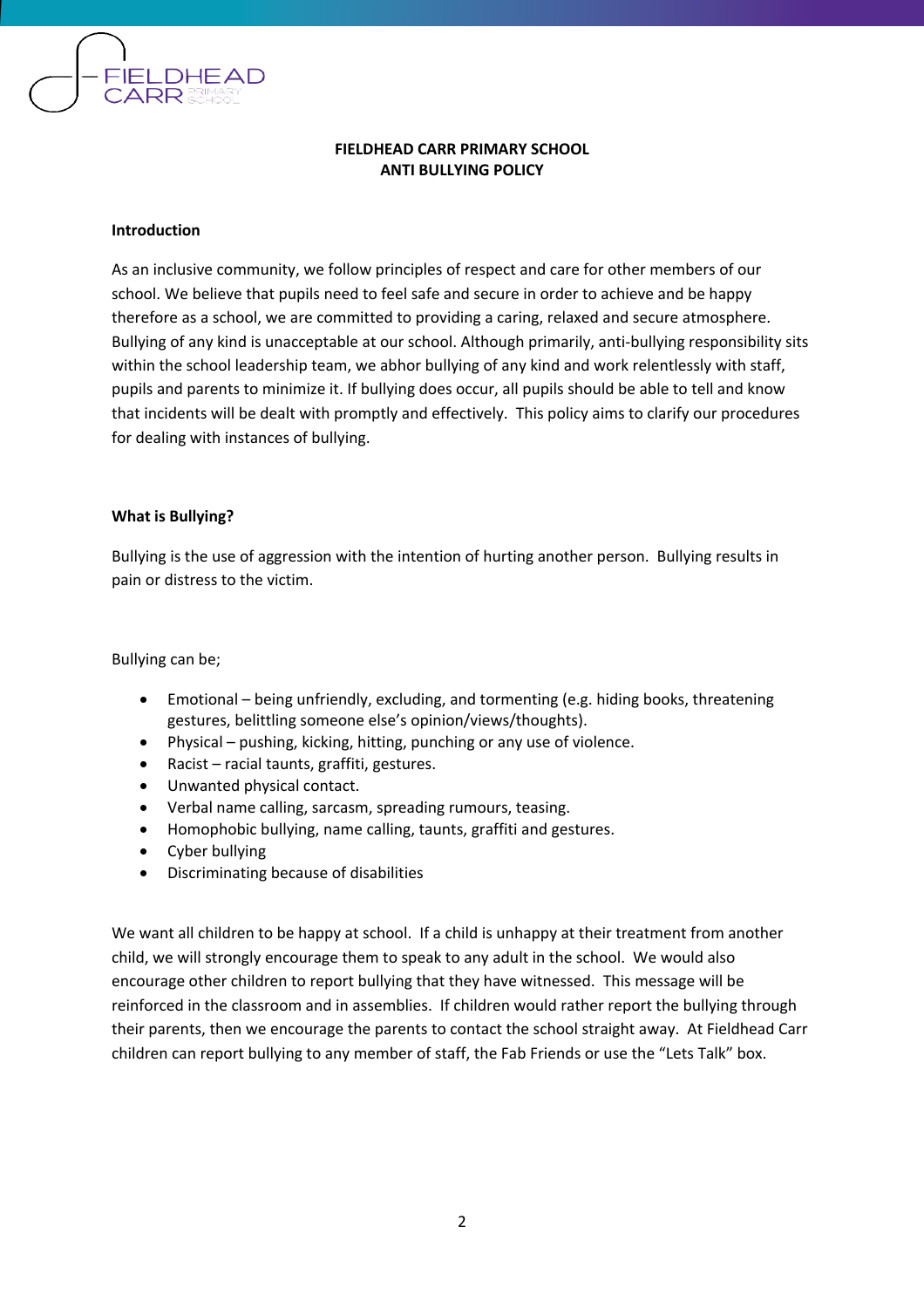

## **Supporting the Victim**

Children reporting instances of bullying will receive all the necessary support. This may include verbal reassurance, isolation from the perpetrator and, in serious cases, contacting the parent.

### **Record Keeping**

All staff will record all serious incidents of bullying (this is recorded on CPOMS under the bullying tab). 'Let's Talk' slip are available for the children to write any concerns about bullying on, these will be dealt with by F.A.B Friends or the Pastoral Lead.

### **Investigating Complaints of Bullying**

The school will always take complaints of bullying seriously. Any complaint will be thoroughly investigated. This will involve interviewing those concerned and any witnesses. Parents will be notified if required.

### **Supporting the Perpetrator**

As an inclusive community, we acknowledge that a key role of our school is to educate pupils in their relationships with others. Children who are responsible for bullying other children will be encouraged to acknowledge what they have done and repair their relationship with the victim. It will be explained to the child how they have upset the victim and how we ought to behave towards others. Any bullying incidents will be dealt with through the behaviour steps in accordance with the school behaviour policy.

**Agreed by staff: September 2020**